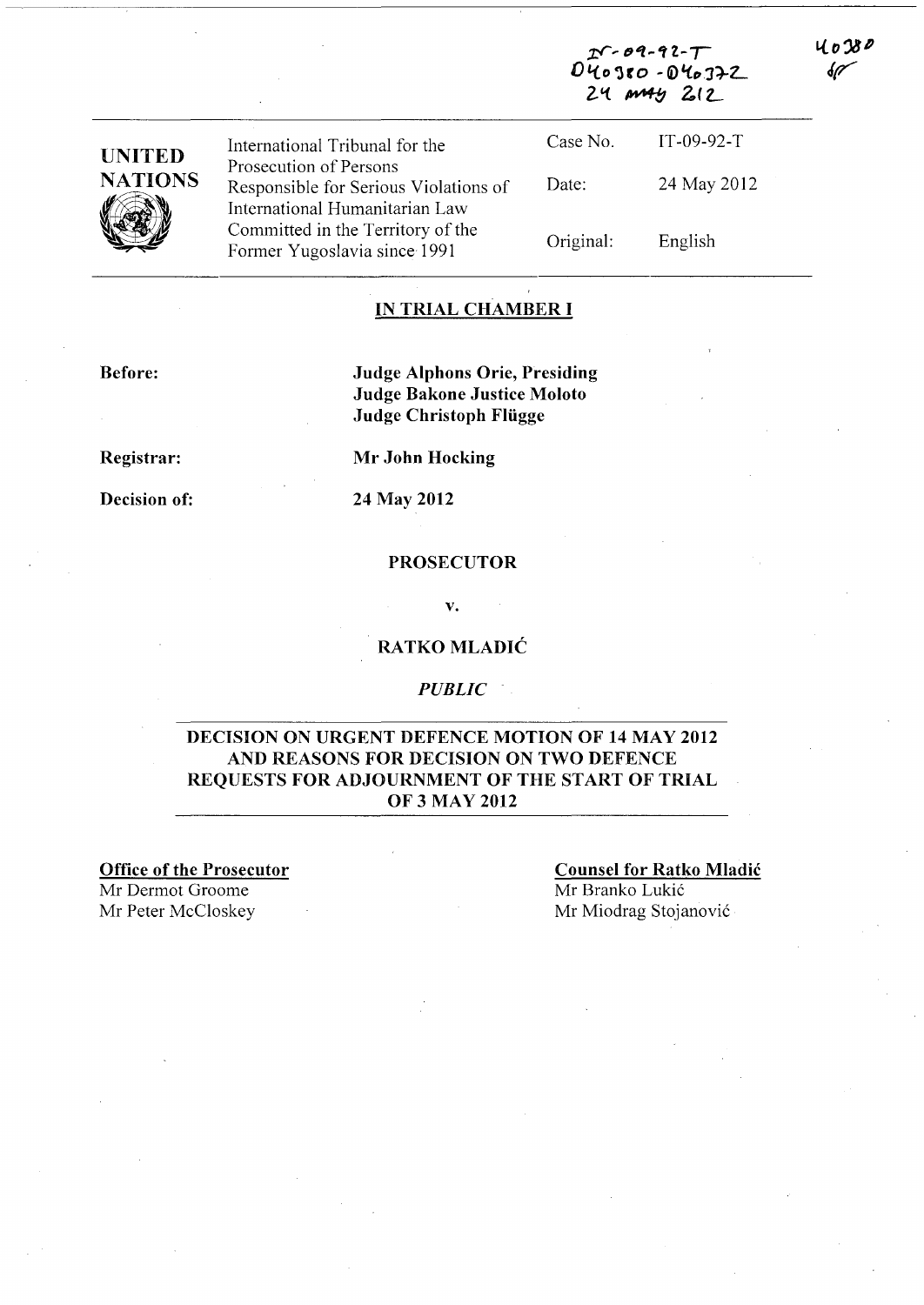# **I.** PROCEDURAL HISTORY

1. At a status conference on 6 October 2011, the Chamber set the deadline for disclosure of material pursuant to Rule 66 (A) (ii) of the Tribunal's Rules of Procedure and Evidence ("Rule 66  $(A)(ii)$  material") to the same day as the Prosecution deadline for filing its Rule 65 *ter* witness list ("Witness List").<sup>1</sup> On 8 December 2011, the Chamber set the deadline for the filing of the Witness List and list of exhibits the Prosecution intends to offer at trial, as required under Rule 65 ter (E) (iii) ("Exhibit List"), to 10 February 2012.<sup>2</sup> On 10 February 2012, the Prosecution filed its Witness and Exhibit Lists, and filed a notice of compliance with its Rule 66 (A)(ii) disclosure obligations.<sup>3</sup>

2. On 15 February 2012, the Chamber, after considering the parties' submissions, decided that the trial would start on  $14$  May  $2012<sup>4</sup>$  and the presentation of the Prosecution's evidence would begin on 29 May 2012 ("Scheduling Order").<sup>5</sup>

3. On 2 March 2012, the Prosecution filed a request to add 123 documents to its Exhibit List.<sup>6</sup> On 12 April 2012, the Defence filed its response, in which it submitted that the Prosecution had not properly disclosed to the Defence all of the material listed on its Exhibit List, and requested a 90 day adjournment of the start of trial ("Exhibit List material" and "First Adjournment Request", respectively).<sup>7</sup> According to the Prosecution, the Exhibit List material was accessible to the Defence via the Tribunal's electronic-court system ("e-court") as of the evening of 26 April 2012.<sup>8</sup> On 2 May 2012, the Prosecution filed a response to the Defence's complaints, contesting the Defence assertions ("Response to First Request").<sup>9</sup> The First Adjournment Request was reiterated

 $1$  T. 78.

<sup>2</sup> T. 127.

<sup>&</sup>lt;sup>3</sup> Prosecution Witness List, 10 February 2012 (Confidential); Prosecution Exhibit List, 10 February 2012 (Confidential with Confidential Annex A); Prosecution Notice of Rule 65 ter (E) Filings, 10 February 2012; Prosecution Notice of Compliance with Rule 66 (A)(ii), 10 February 2012, para. 3.

 $4$  For various reasons, the Chamber later decided to move the date of the start of trial to 16 May 2012 (see T. 327-328).

<sup>5</sup> Scheduling Order, 15 February 2012, paras 18,21.

 $6$  Corrigendum to Prosecution Rule 65 ter (E) Exhibit List, 2 March 2012 (Public with Confidential Annexes). The corrigendum corrected certain errors and requested the addition of 123 exhibits to the Exhibit List. The Chamber informed the Prosecution that it did not consider the filing of a corrigendum to be the appropriate manner to add exhibits to the Exhibit List and that it would interpret the corrigendum as a request to add exhibits to its Exhibit List (T. 220). Accordingly, the Defence was instructed to file a response to the request within 2 weeks (ibid.). The Chamber later granted the addition of the 123 documents (T. 331).

 $<sup>7</sup>$  Defence Response to the Prosecution "Corrigendum" Seeking Addition of Documents to the Rule 65ter Exhibit List,</sup> 12 April 2012, paras 3, 7-10. The complaints and requests contained therein were repeated in later filings and reports.

<sup>8</sup> Report on Disclosure and Motion to Continue Trial, 1 May 2012 (Confidential with Confidential Annexes A and B) ("1 May 2012 Motion to Continue Trial"), Annex B, p. 2. On 26 April 2012, through an informal communication, the Prosecution had informed the Chamber that all Exhibit List material had been successfully uploaded into the e-court system and released to the Defence, with the exception of certain residual errors resulting in the failure to upload certain exhibits. See Eighth Prosecution Report on Pre-Trial Preparations, 1 May 2012 (Confidential with Confidential Annexes A to C) ("Eighth Pre-Trial Report"), para. 31; T. 359; For additional information on the e-court upload process, see T. 308-312; Rule 65 ter meeting, T. 378-384 (closed session).

Prosecution Response to Defence Report on Disclosure and Motion to Continue Trial, 2 May 2012 (Confidential).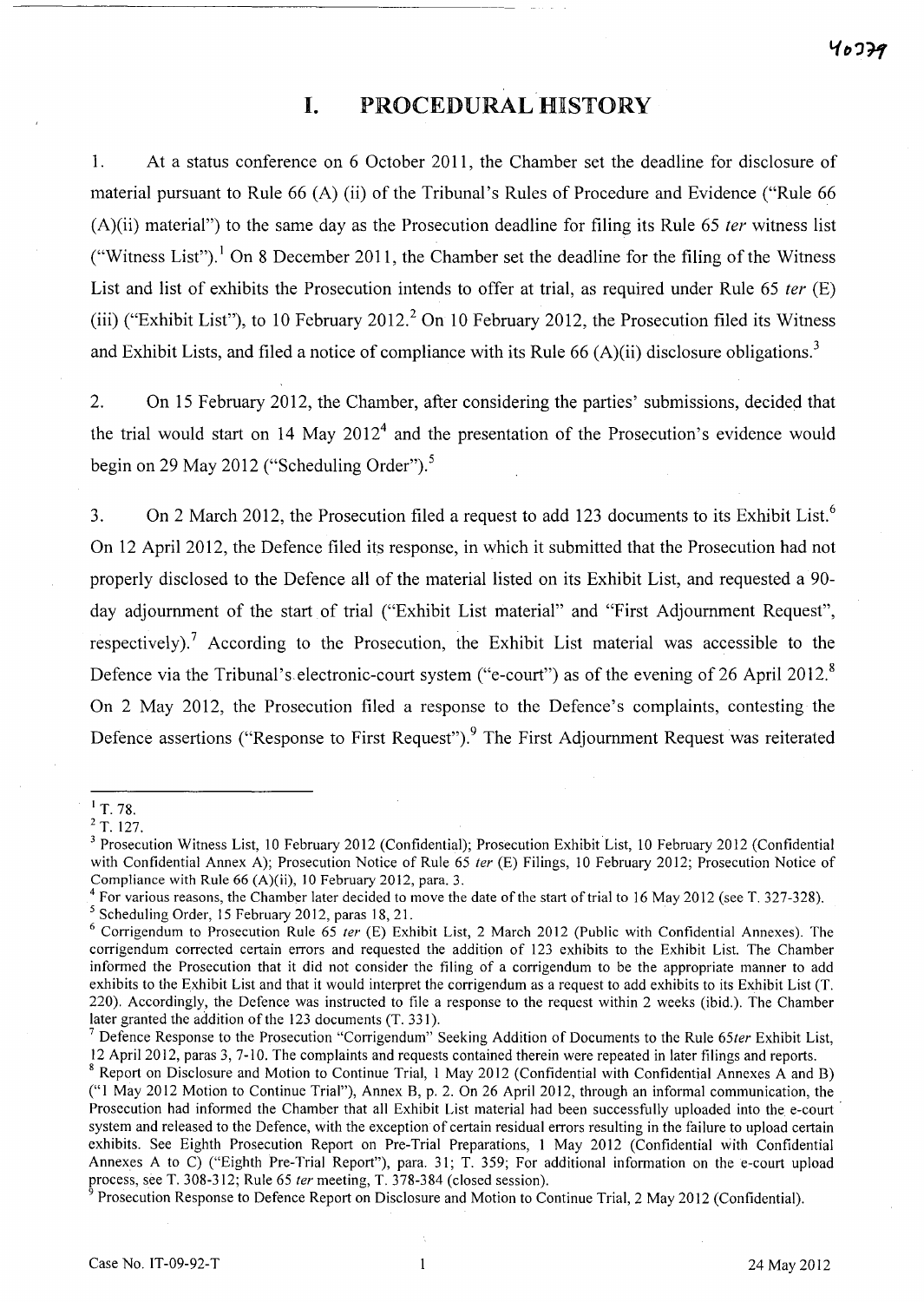and argued in additional filings and oral submissions, and the Prosecution also responded in additional submissions.<sup>10</sup>

4. On 10 April 2012, the Defence filed a notice in which it requested, in relevant part, that the Chamber compel the Prosecution to disclose all Rule 66 (A)(ii) material and to delay the start of trial by 90 days from the date of compliance with Rule 66 (A)(ii) disclosure ("Second Adjournment Request").<sup>11</sup> On 16 April 2012, the Prosecution responded, requesting that the Chamber deny the Second Adjournment Request ("Response to Second Request").<sup>12</sup> On 24 April 2012, the Defence requested leave to reply to the Response to Second Request.<sup>13</sup> The Chamber granted the Defence leave to reply and hereby places this decision on the record.

5. On 25 April 2012, the Prosecution notified the Chamber and the Defence that it had discovered that, due to an upload error, a substantial part of the Rule 66 (A) (ii) material, contained in disclosure batch 5 of the 11 November 2011 disclosure schedule ("Batch 5"),<sup>14</sup> had not in fact been disclosed to the Defence in November 2011.<sup>15</sup> The Prosecution then decided to re-disclose all Rule 66 (A) (ii) material to the Defence and, on 27 April 2012, re-disclosed the material from Batch 5 in relation to the witnesses scheduled to testify before the summer court recess ("First Witnesses"), with the exception of 15 BCS translations.<sup>16</sup> At the pre-trial conference on 3 May 2012, the Defence confirmed that it received these materials on 27 April 2012.<sup>17</sup> The Second Adjournment Request was reiterated and argued in additional filings and oral submissions, and the Prosecution also responded in additional submissions.<sup>18</sup>

6. On 3 May 2012, the Chamber denied the First and Second Adjournment Request, stating that written reasons would follow (" $3$  May 2012 Decision").<sup>19</sup>

<sup>16</sup> Eighth Pre-Trial Report, para. 9; Transcript of 2 May 2012 Rule 65 ter meeting, T. 447-448.

<sup>&</sup>lt;sup>10</sup> For the Defence, See Rule 65 ter meeting, 19 April 2012, T. 378 (Closed Session); 1 May 2012 Motion to Continue Trial, paras 7-9, Annex B, p. 5. For the Prosecution, See Rule 65 fer meeting, 19 April 2012, T. 373-374 (Closed Session); Rule 65 fer meeting, 2 May 2012, T. 440 (Closed Session); T. 363-367.

<sup>&</sup>lt;sup>11</sup> Notice Pursuant to Chamber Direction of 29 March 2012, and Urgent Motion to Compel, 10 April 2012 (Confidential), para. 16, IV. Relief Sought.

<sup>&</sup>lt;sup>12</sup> Prosecution Response to Defence Notice Pursuant to Trial Chamber Direction and Urgent Motion to Compel, 16 April 2012 (Confidential), paras 1, 24.

Defence Request to File Reply in Support of Defence Notice Pursuant to Chamber Direction and Urgent Motion to Compel, 24 April 2012 (Confidential).

<sup>&</sup>lt;sup>14</sup> See Eighth Pre-Trial Report, Annex A, p. ii. Batch 5 is listed in "Table 2: Major Disclosures" under the Third Major Disclosure, item no. I. According to the table, this Major Disclosure occurred on 11 November 2011.

<sup>&</sup>lt;sup>15</sup> See Eighth Pre-Trial Report, para. 6; Transcript of 2 May 2012 Rule 65 ter meeting, T. 405-410 (Closed Session).

<sup>&</sup>lt;sup>17</sup> T. 343. The Defence was not able to yet confirm whether the audio material was all disclosed. The Chamber instructed the Defence to communicate immediately to it and the Prosecution if, upon verification, any material was missing (T. 343-344).

<sup>&</sup>lt;sup>18</sup> T. 242-253, 295-307.

<sup>&</sup>lt;sup>19</sup> Decision on Two Defence Requests for Adjournment of the Start of Trial, 3 May 2012. The Chamber notes that on the same day the Defence filed a request for leave to reply. Since this request was received after the Chamber's decision had already been taken, it is hereby declared moot.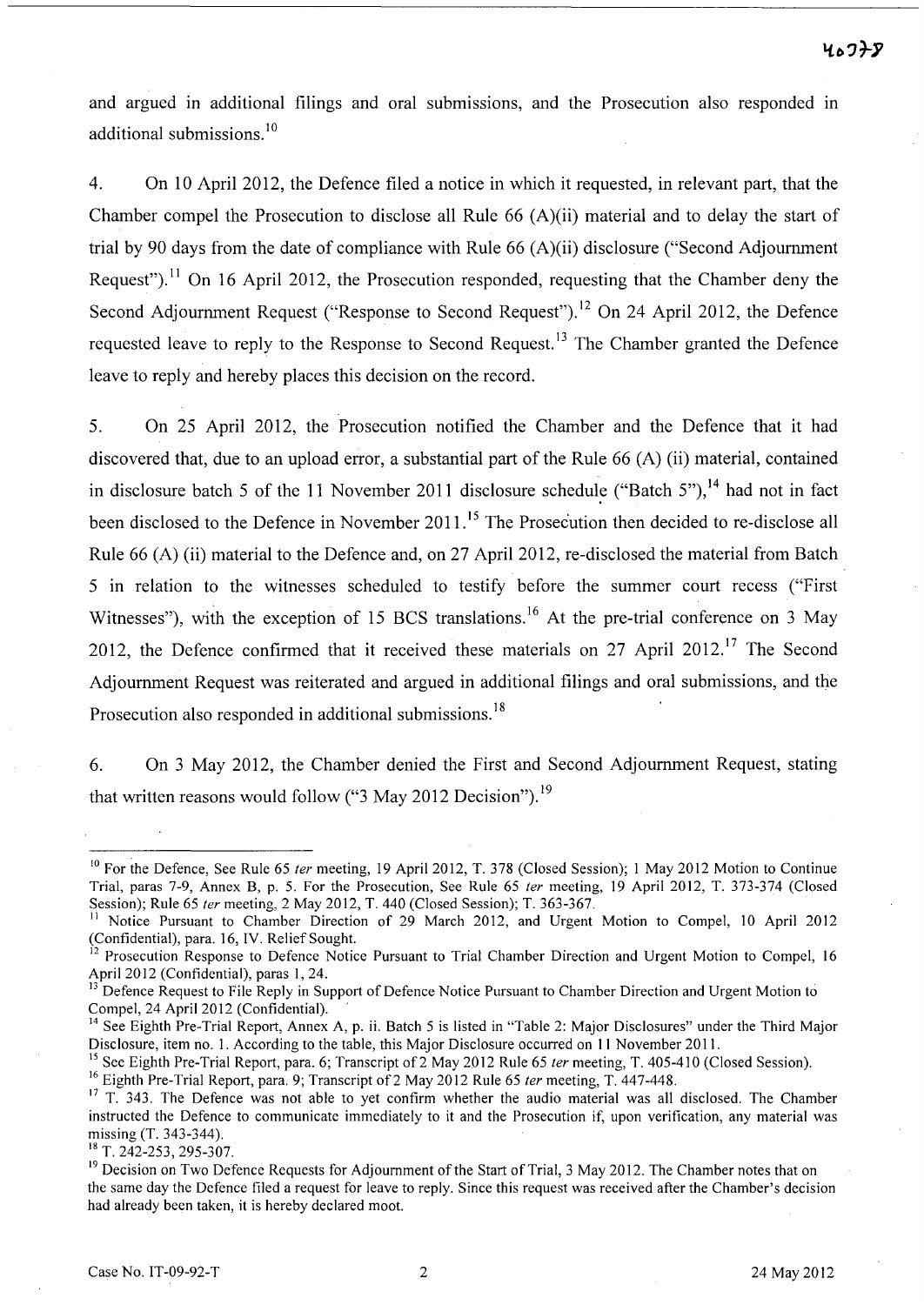7. On 11 May 2012, the Prosecution informed the Defence that a specific portion of the Exhibit List material, namely one third of disclosure batch 4-c of the 11 November 2011 disclosure schedule ("Batch 4-c"),<sup>20</sup> had for technical reasons not been disclosed to the Defence.<sup>21</sup> Following questions communicated by the Chamber to the Prosecution on 11 May 2012, the Prosecution specified to what extent the non-disclosure had affected the witnesses scheduled to testify before the summer court recess.<sup>22</sup> The exchange between the Prosecution and the Chamber on 11 and 14 May 2012 was done through informal communication and copied to the Defence.

8. On 14 May 2012, the Defence filed its urgent motion to adjourn or, in the alternative, bar the Prosecution from presenting certain evidence ("Third Adjournment Request").<sup>23</sup> On 16 May 2012, the Prosecution responded to the Third Adjournment Request.<sup>24</sup> On 17 May 2012, the Chamber decided to suspend the start of the presentation of evidence.<sup>25</sup> On the same day, the Chamber conducted a Rule 65 fer meeting with the parties to discuss the latest developments with regard to disclosure. At this meeting, the Prosecution informed the Chamber that the Defence had returned the hard disk with Batch 5 to the Prosecution in order to convert it into searchable format through the Optical Character Recognition ("OCR") software.<sup>26</sup> On 18 May 2012, the Chamber met with the Prosecution with regard to the technical matter of insufficient computer capacity in order to OCR Batch 5 and took administrative initiatives in order to facilitate the speeding up of the technical process of OCR'ing.<sup>27</sup> Between 21 and 23 May 2012, the Prosecution filed reports, giving further updates on the extent of the disclosure failures and submitting that the overall impact on the Defence is limited.<sup>28</sup>

## **II.** APPLICABLE LAW

9. Article 20 (1) of the Tribunal's Statute ("Statute") provides:

<sup>&</sup>lt;sup>20</sup> See Eighth Pre-Trial Report, Annex A, p. ii. Batch 4-c is listed in "Table 2: Major Disclosures" under the Second Major Disclosure, item no. 3. According to the table, this Major Disclosure occurred on 3 October 2011.

 $^{21}$  Prosecution's Submission of Informal Correspondence, 16 May 2012, Annex A.

 $22$  Prosecution's Submission of Informal Correspondence, 16 May 2012, Annex B.

<sup>&</sup>lt;sup>23</sup> Urgent Defence Motion to Adjourn and Continue Trial and in the Alternative Bar the Prosecution from Presenting Any Witnesses or Exhibits that were Untimely Disclosed, 14 May 2012.

<sup>&</sup>lt;sup>24</sup> Prosecution Response to Urgent Defence Motion to Adjourn and Continue Trial, 16 May 2012 ("Third Response").

<sup>25</sup> T. 524.

<sup>&</sup>lt;sup>26</sup> Rule 65 ter meeting, 17 May 2012, T. 494.

<sup>&</sup>lt;sup>27</sup> The Chamber informed the Defence of this meeting, what was discussed, and its initiatives that same day through an informal communication.

<sup>&</sup>lt;sup>28</sup> Prosecution Submission on Status of Disclosure, 21 May 2012, paras 1-2, 5, 25; Addendum to 21 May 2012 Prosecution Submission on Status of Disclosure, 22 May 2012; Corrigendum to Annex A of the Addendum to 21 May 2012 Prosecution Submission on Status of Disclosure, 23 May 2012.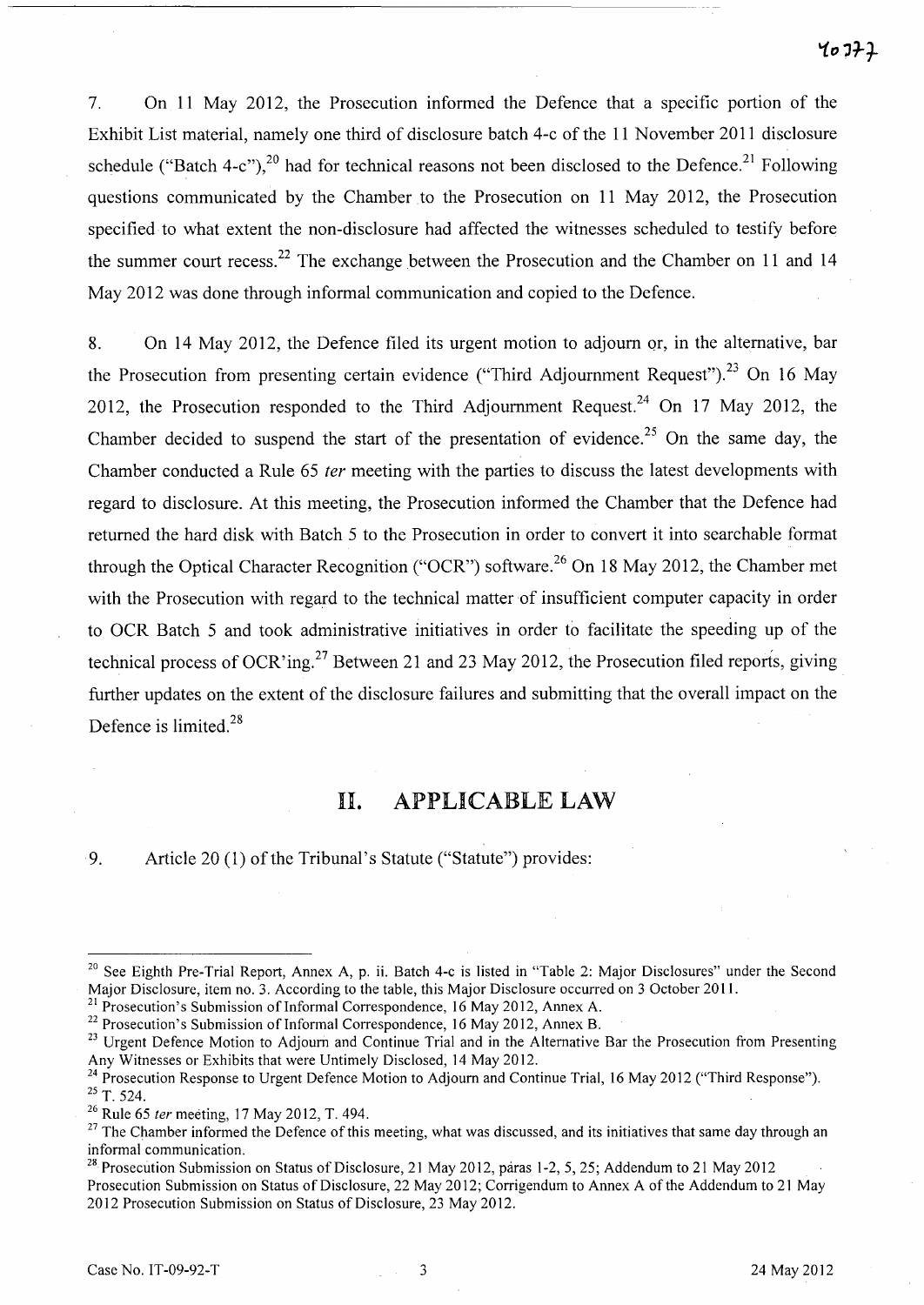The Trial Chambers shall ensure that a trial is fair and expeditious and that proceedings are conducted in accordance with the rules of procedure and evidence, with full respect for the rights of the accused and due regard for the protection of victims and witnesses.

#### 10. Article 21 (4) of the Statute provides, in relevant part:

In the determination of any charge against the accused pursuant to the present Statute, the accused shall be entitled to the following minimum guarantees, in full equality:

(b) To have adequate time and facilities for the preparation of his defence.

11. Rule 65 ter (E)(iii) of the Tribunal's Rules of Procedure and Evidence ("Rules") provides, in relevant part, that the pre-trial Judge shall order the Prosecutor to file. the list of exhibits the Prosecutor intends to offer at trial, and that the Prosecutor shall serve on the defence copies of the exhibits so listed.

12. Rule 66 (A)(ii) of the Rules provides:

within the time-limit prescribed by the Trial Chamber or by the pre-trial Judge appointed pursuant to Rule 65 *ter,* copies of the statements of all witnesses whom the Prosecutor intends to call to testify at trial, and copies of all transcripts and written statements taken in accordance with Rule *92 bis,* Rule 92 *ter,* and Rule 92 *quater;* copies of the statements of additional prosecution witnesses shall be made available to the defence when a decision is made to call those witnesses.

13. Rule 68 (ii) of the Rules provides:

[Subject to the provisions of Rule 70,] without prejudice to paragraph (i), the Prosecutor shall make available to the defence, in electronic form, collections of relevant material held by the Prosecutor, together with appropriate computer software with which the defence can search such collections electronically;

14. A Trial Chamber has discretion regarding trial scheduling matters; however, this discretion is limited by the obligations of Articles 20 and 21 of the Statute to ensure that a trial is fair and expeditious and that the accused has adequate time for the preparation of his case.<sup>29</sup>

15. It is not possible to set a standard of what constitutes adequate time to prepare a defence. <sup>I</sup> The length of the preparation period depends on a number of factors specific to each case.<sup>30</sup> A Trial Chamber's assessment of the amount of pre-trial preparation requires an in-depth consideration of all facts.<sup>31</sup> The Appeals Chamber has included preparation time during trial as one factor as to whether a defence team was given adequate total preparation time.<sup>32</sup> Other means to ensure that an

*<sup>29</sup> Augustin Ngirabatware v. the Prosecutor,* Case No. ICTR-99-54-A, Decision on Augustin Ngirabatware's Appeal of Decisions Denying Motions to Vary Trial Date, 12 May 2009 *("Ngirabatware* Decision"), para. 22.

*<sup>30</sup> Ngirabatware* Decision, para. 28.

<sup>&</sup>lt;sup>31</sup> See *Prosecutor v. Radovan Karadžić*, Case No. IT-95-5/18-AR73.5, Decision on Radovan Karadžić's Appeal of the Decision on Commencement of Trial, 13 October 2009 *("Karadiic* Trial Commencement Decision"), para. 19.

*<sup>32</sup> Karadiic* Trial Commencement Decision, para. 24, citing *Prosecutor v. Krajisnik,* Case No. IT-00-39-AR73.1, Decision on Interlocutory Appeal of Decision on Second Defence Motion for Adjournment, 25 April 2005, para. 23.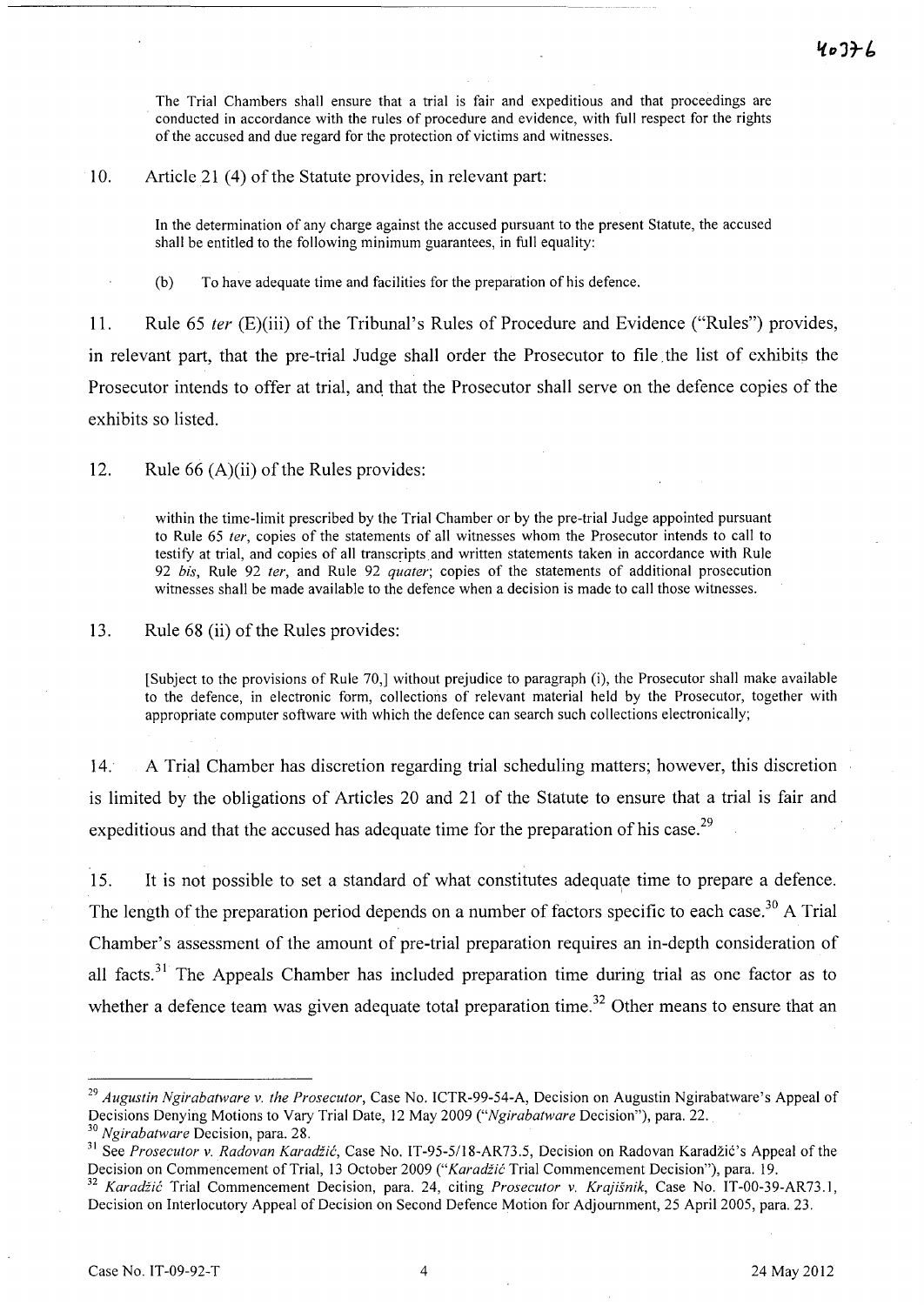accused's rights are not prejudiced by late disclosure may also be relevant factors for the Trial Chamber to consider.<sup>33</sup>

### III. DISCUSSION

### *Reasons for* 3 *May 2012 Decision*

16. In relation to the First Adjournment Request (alleged non-disclosure of certain Rule 65 *ter* material), the Chamber noted that the parties, each relying on its own records, did not agree on whether the material had been disclosed. In the absence of any such agreement, the Chamber was not in a position to verify whether certain disclosures had occurred, unless called upon to engage in a process of auditing. While the Chamber offered its good offices for such an exercise,  $34$  the parties did not request the Chamber to intervene in such a way. Whether there was belated disclosure remained unclear, and in that situation the Chamber was not inclined to grant an adjournment. Moreover, the Chamber considered that as of 27 April 2012, the Defence has access via e-court to almost all of the Rule 65 *ter* documents.<sup>35</sup>

17. In relation to the Second Adjournment Request (non-disclosure of certain Rule 66 (A) (ii) material), the Chamber was satisfied that, although later than envisaged, the material for the first 23 witnesses intended to be called before the summer court recess was disclosed on 27 April 2012 in folders organised by witness names. Thus, the Chamber considered that this material was in the Defence's possession in an organised form at least one month prior to the start of the presentation . of evidence. Furthermore, there were no submissions by the Defence demonstrating that the belated disclosure *specifically* prejudiced its preparations for the testimony of certain witnesses.

18. The Chamber concluded that neither on their own, nor considered in combination, did the (alleged) disclosure failures reach a degree which warranted a delay in the start of trial.

19. Generally, the Chamber will always assess what the appropriate remedy, if any, for disclosure violations should be. Such remedy would depend on the specifics of each situation. For example, granting a temporary adjournment, postponing a specific witness's testimony, or ordering the re-call of a witness are all possible remedies, depending on the circumstances, for late disclosure.

<sup>&</sup>lt;sup>33</sup> See *Prosecutor v. Radovan Karadžić*, Case No. IT-95-5/18-AR73.7, Decision on Appeal from Decision on Motion for Further Postponement of Trial, 31 March 2012, paras 25, 28.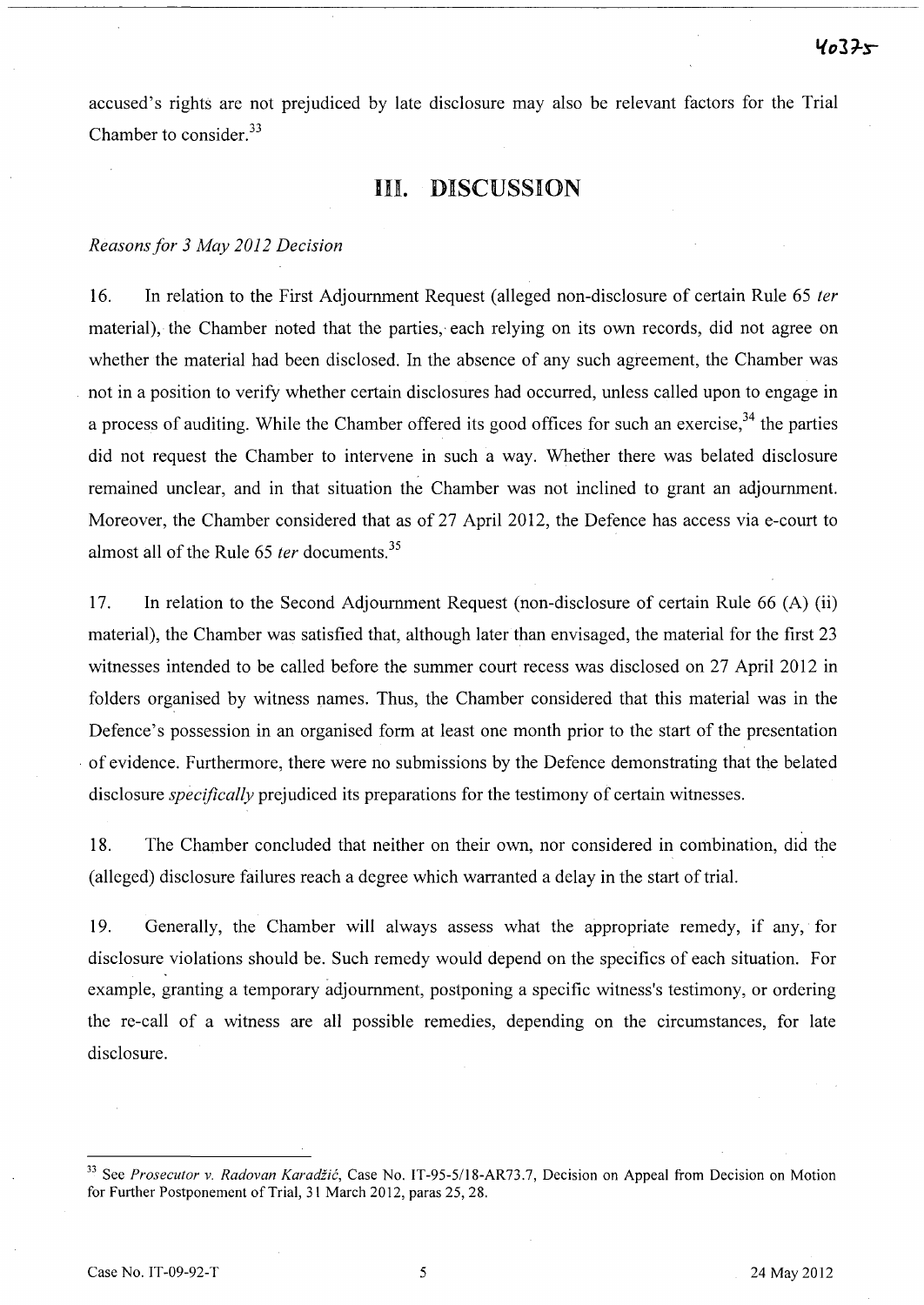#### *Third Adjournment Request*

20. On 11 May 2012, the Prosecution conceded that there had been a disclosure failure in relation to Batch 4-c, stating that it had inadvertently failed to disclose around 7,000 possible exhibits from its Rule 65 *ter* exhibit list. Subsequently, the Defence filed the Third Adjournment Request. This request seeks an adjournment of the trial, repeating earlier submissions on the Prosecution's disclosure failures in relation to Rules 65 *ter* and 66 (A) (ii) of the Rules, but adding the Prosecution's latest concession?6 Further, at the Rule 65 *ter* meeting on 17 May 2012, the Prosecution stated that its 27 April 2012 disclosure of missing documents from Batch 5 in relation to the first 23 witnesses did not contain *searchable* documents. It argued that due to capacity limits it was only able to provide searchable documents in relation to these Batch 5 documents in mid or late June 2012.<sup>37</sup> The disclosure failure in relation to Rule 66 (A) (ii) material, as well as the - at the time alleged - disclosure failure in relation to Rule 65 *fer* material, had already been considered by the Chamber in its 3 May 2012 Decision with reasons set out above in paragraphs 16 through 19.

21. Through the Prosecution's updates on the witness-specific effects of the disclosure failures, the Chamber has gained a better understanding of the specific impact on the Defence preparation for trial. This better enables the Chamber to determine the appropriate remedy.

22. In relation to Batch 5, the missing Rule 66 (A) (ii) material, at least for the First Witnesses, was disclosed to the Defence on 27 April 2012. Searchable, OCR'd versions of these documents have not yet been disclosed, however the Prosecution's operational capacity was increased on 21 May 2012, specifically to address this aspect of the Batch 5 problem. The Chamber further considers that even though the process of disclosing searchable documents is ongoing, the Defence is already in possession of all the documents and could, for the time being, employ search methods other than its preferred one, at least for some of the documents.<sup>38</sup> The Chamber further considers that the affected documents of Batch 5 contain transcripts, which are to a large extent available on the Tribunal's public website. Considering the above, the Chamber further finds that there is no need for an order to compel disclosure in this regard.

23. In relation to Batch 4-c, the missing documents were disclosed to the Defence· on 17 May 2012. Documents from this batch which related to the First Witnesses were also released in e-court

 $34$  See Rule 65 *ter* meeting, 19 April 2012, T. 371-372.

<sup>35</sup> See *supra* para. 3.

<sup>&</sup>lt;sup>36</sup> The Defence also bases its request on the fact that it is generally overburdened with the current workload, Third Adjournment Request, paras 12-13. Such aspects were considered by the Chamber when it determined that the case could commence and will not be further considered herein.

 $37$  In the Prosecution's latest update of 21 May 2012, it estimates that this process will be concluded by 29 May 2012.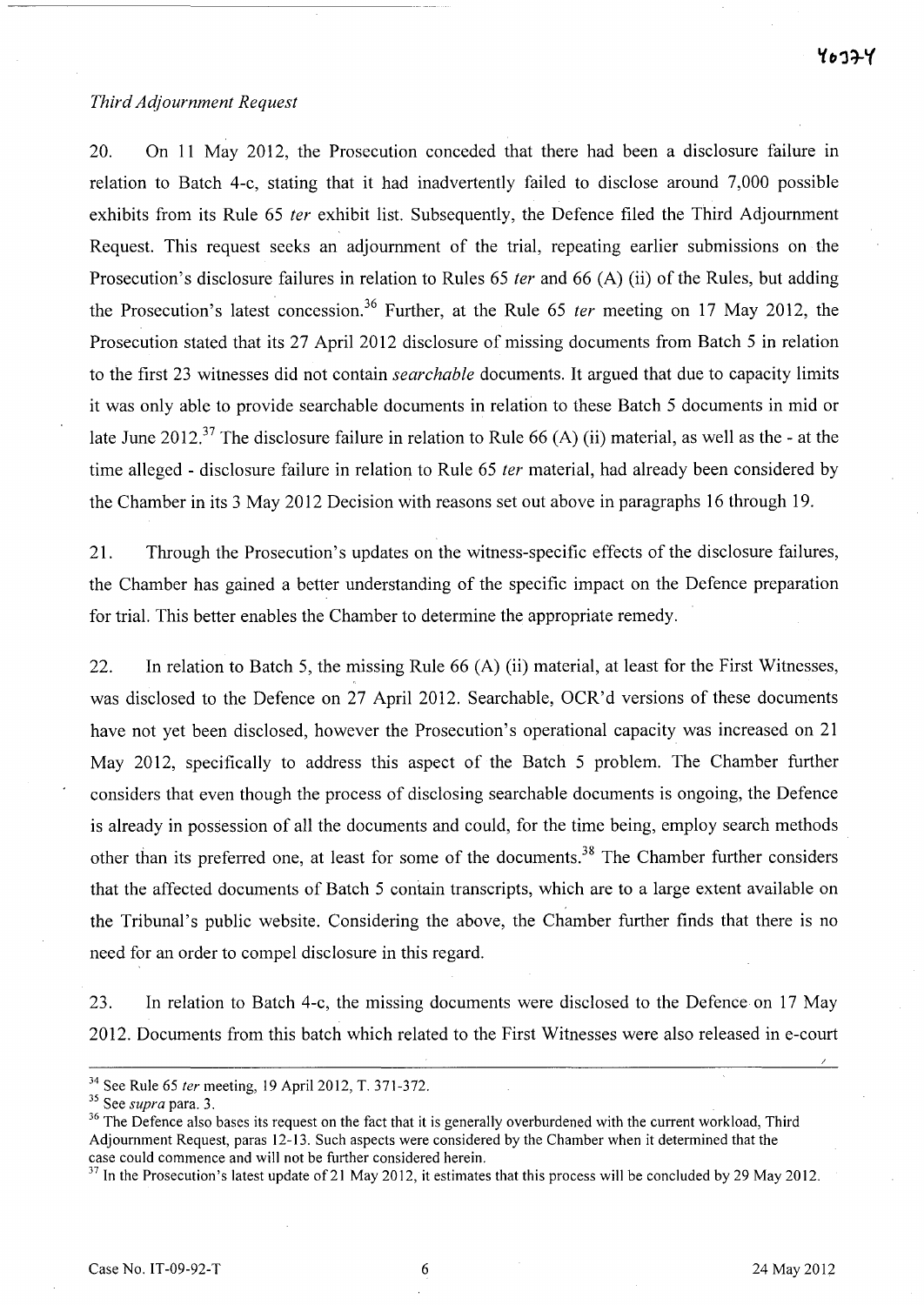between 27 April and 14 May 2012. Searchable, OCR'd versions of these documents were disclosed on 22 May 2012.<sup>39</sup> The disclosure failure within Batch 4-c mainly related to documents in the English language, meaning that the same documents in BCS had been disclosed to the Defence. Therefore, the actual impact of the Batch 4-c problem on the First Witnesses is limited. Some witnesses are not at all affected, while the effect for many others is very small. For example, many of the documents which had not been disclosed are photographs or maps which generally take less time to review. Considering the above, the Chamber further finds that the request to compel disclosure is moot in this regard.

24. Finally, the Chamber also considered the Prosecution's submission that the disclosure failures "may have an impact on the fairness of the trial if the Defence does not have a reasonable opportunity to review the recently disclosed materials prior to the commencement of the presentation of related evidence".4o Considering that the Prosecution is, at this stage, more familiar with any evidence to be presented during its case-in-chief, the Chamber places some weight on this submission.

25. The disclosure failures discussed above have an impact on the Defence's preparations for trial. Defence preparations to date have not been in vain but may need to be supplemented by additional searches and further reviews. All of this requires additional time. On the other hand, the effect of the disclosure failures is sometimes very small or even non-existent. For example, illustrative photo or video material takes relatively little time to review and the non-disclosure of English translations of documents for a Defence team that works primarily in BCS places a limited burden on the Defence. The Chamber further notes that the Prosecution has facilitated Defence preparations in some respects beyond its disclosure obligations. For example, the Prosecution has amended its order of witnesses so as to give the Defence more time to prepare for certain witnesses. It also has arranged for parallel hard-disk disclosure of all documents – in addition to disclosure on the Electronic Disclosure System - in order to accommodate the Defence's preferences. The Prosecution also disclosed certain materials in an organized manner, sorted by witness names, to further assist Defence preparations. Moreover, the Chamber considers that preparing a Defence is not exclusively done during the pre-trial stage. Defence team members will continue to support counsel in the weeks and months following the start of the trial, including with the analysis of evidentiary material the Prosecution will present in relation to specific witnesses. Lastly, the Chamber recalls that there are other remedies available to the Defence. As expressed above, should

 $38$  The Chamber understands that the Defence prefers to use Zylab but notes that some documents, such as transcripts, can also be searched (within as well as across documents) with Microsoft Word.

<sup>&</sup>lt;sup>39</sup> Prosecution Notification of Disclosure Batch 4-C, 24 May 2012.

<sup>40</sup> Third Response, para. 3.